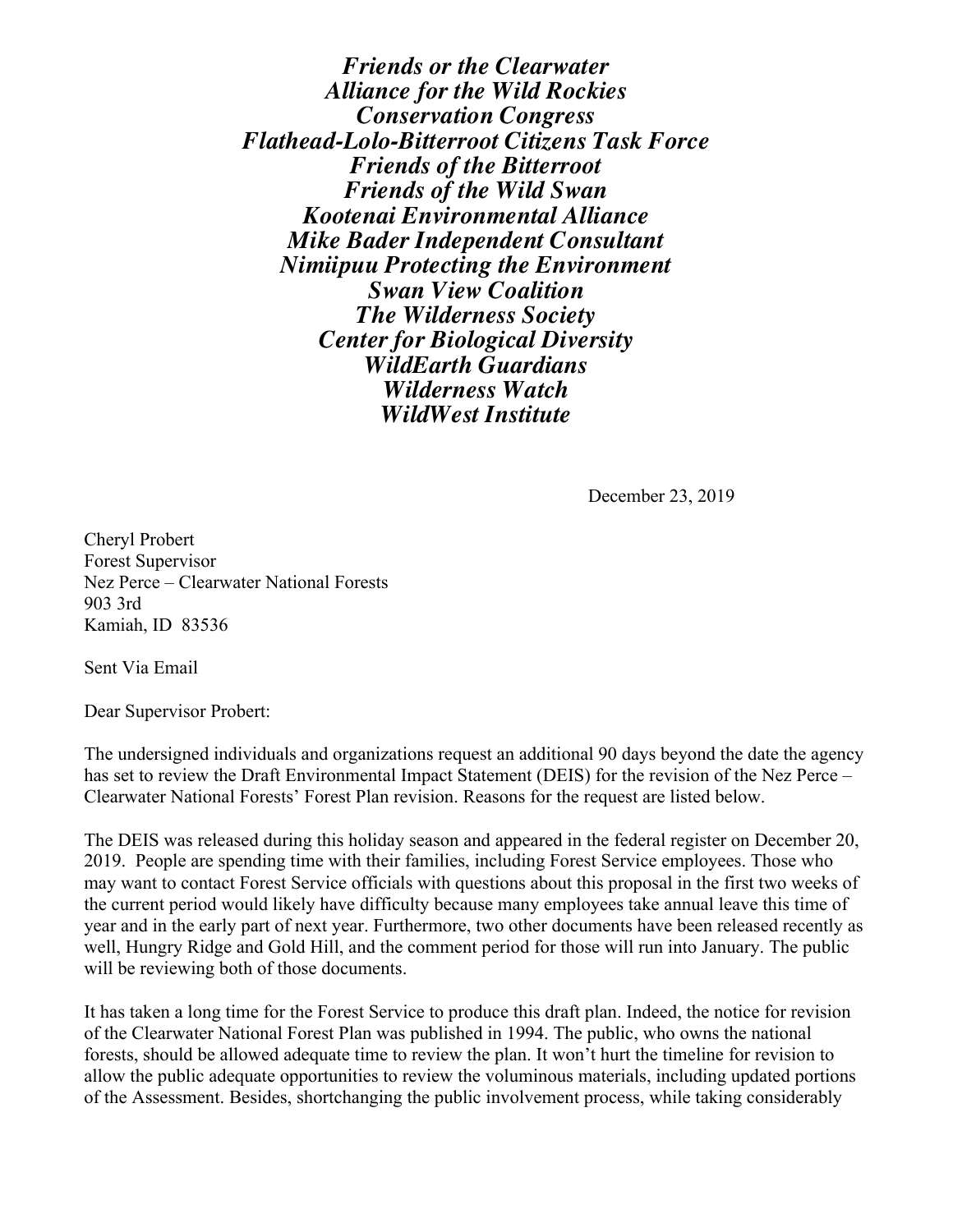more time than promised in preparing the draft environmental impact statement and plan, sends the wrong signal to the public about agency credibility.

The recent administrative combination of the two national forests makes it more difficult to review the proposed plan and DEIS as it needs to be compared to two separate extant plans, rather than just one. This, in essence, doubles the amount of time needed to be spent on analyzing the changes from the current forest plans to a single new plan.

For forest plan revisions, the planning regulations (36 CFR § 219.16(2)) require a comment period of "at least 90 days." Furthermore, the Forest Service Handbook allows for extension of time to file comments on environmental impact statements. Given the circumstances, such an extension "is appropriate" in this instance (see FSH 1909.15 Chapter 20, 24.3).

Given the timing of the comment period, and the voluminous material that will be required to review two plans being combined into one plan for two national forests, totaling about 4 million acres, we think this warrants an extension on the comment period to meet the letter and spirit of public involvement as required by the National Environmental Policy Act, the Forest Service planning regulations, and Forest Service direction.

We await your prompt reply regarding our 90-day extension request. Thank you very much for your consideration in this matter.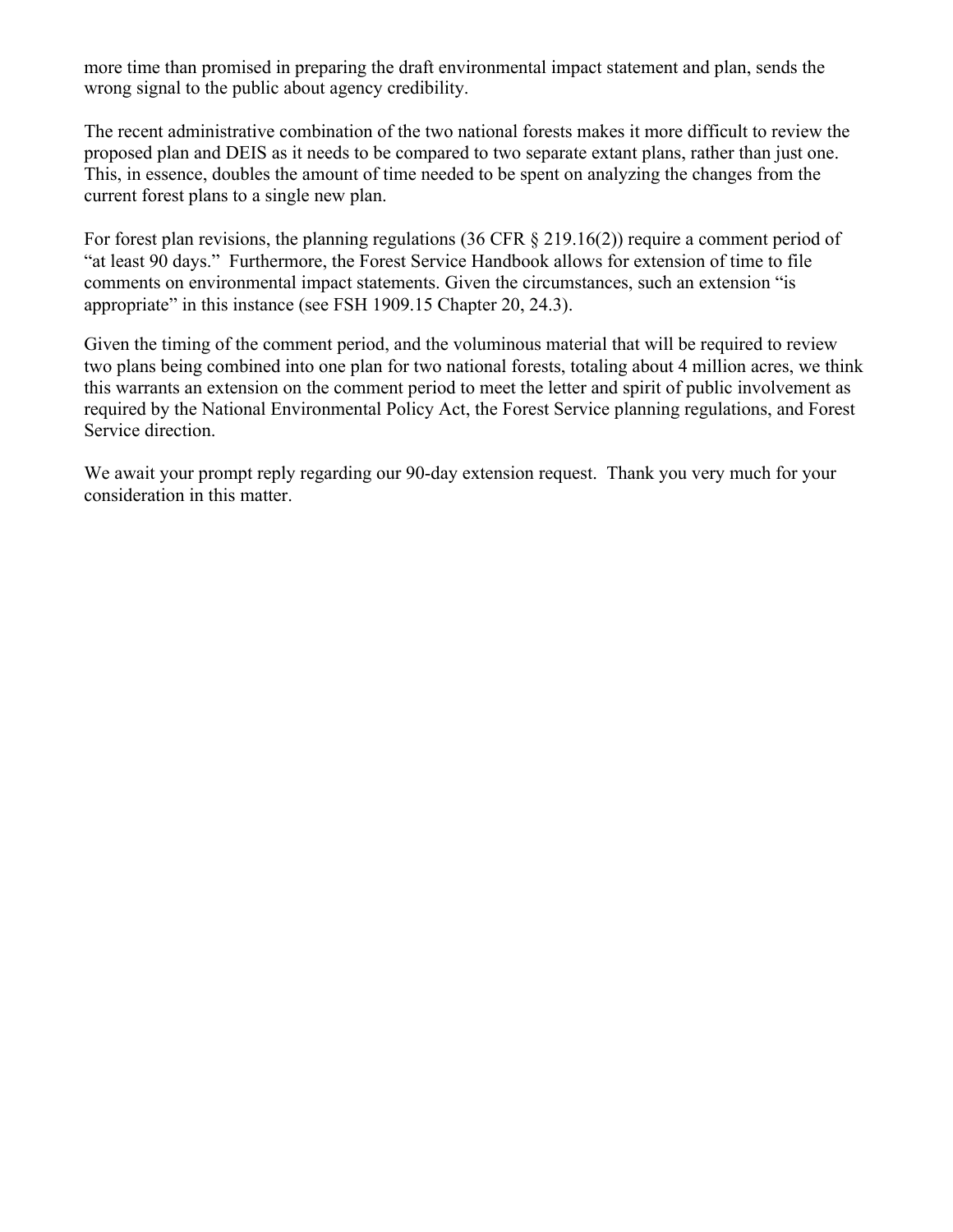## Sincerely,

Gary Macfarlane Ecosystem Defense Director Friends of the Clearwater P.O. Box 9241 Moscow, ID 83843 gary@friendsoftheclearwater.org

Arlene Montgomery Program Director Friends of the Wild Swan P.O. Box 103 Bigfork, MT 59911 arlene@wildswan.org

Keith Hammer Chair, Swan View Coalition 3165 Foothill Road Kalispell, MT 59901 keith@swanview.org

Craig Gehrke Idaho State Director The Wilderness Society 950 West Bannock Street, Suite 605 Boise, ID 83702 craig\_gehrke@tws.org

Adam Rissien ReWilding Advocate WildEarth Guardians P.O. Box 7516 Missoula, MT 59807 arissien@wildearthguardians.org

Matthew Koehler WildWest Institute Missoula, MT

Patty Ames Flathead-Lolo-Bitterroot Citizens Task Force Missoula, MT

George Nickas Executive Director Wilderness Watch P.O. Box 9175 Missoula, MT 59807 gnickas@wildernesswatch.org

Mike Garrity Alliance for the Wild Rockies P.O. Box 505 Helena, MT 59624 wildrockies@gmail.com

Andrea Santarsiere Center for Biological Diversity ASantarsiere@biolgicaldiversity.org

Amy Anderson Programs Director Kootenai Environmental Alliance 206 East Indiana Ave. #112 Coeur d'Alene ID 83814 amy@kealliance.org

Mike Bader Independent Consultant Missoula MT

Larry Campbell Conservation Director Friends of the Bitterroot Hamilton, MT 59840 lcampbell@bitterroot.net

Denise Boggs Executive Director Conservation Congress denise@conservationcongress-ca.org